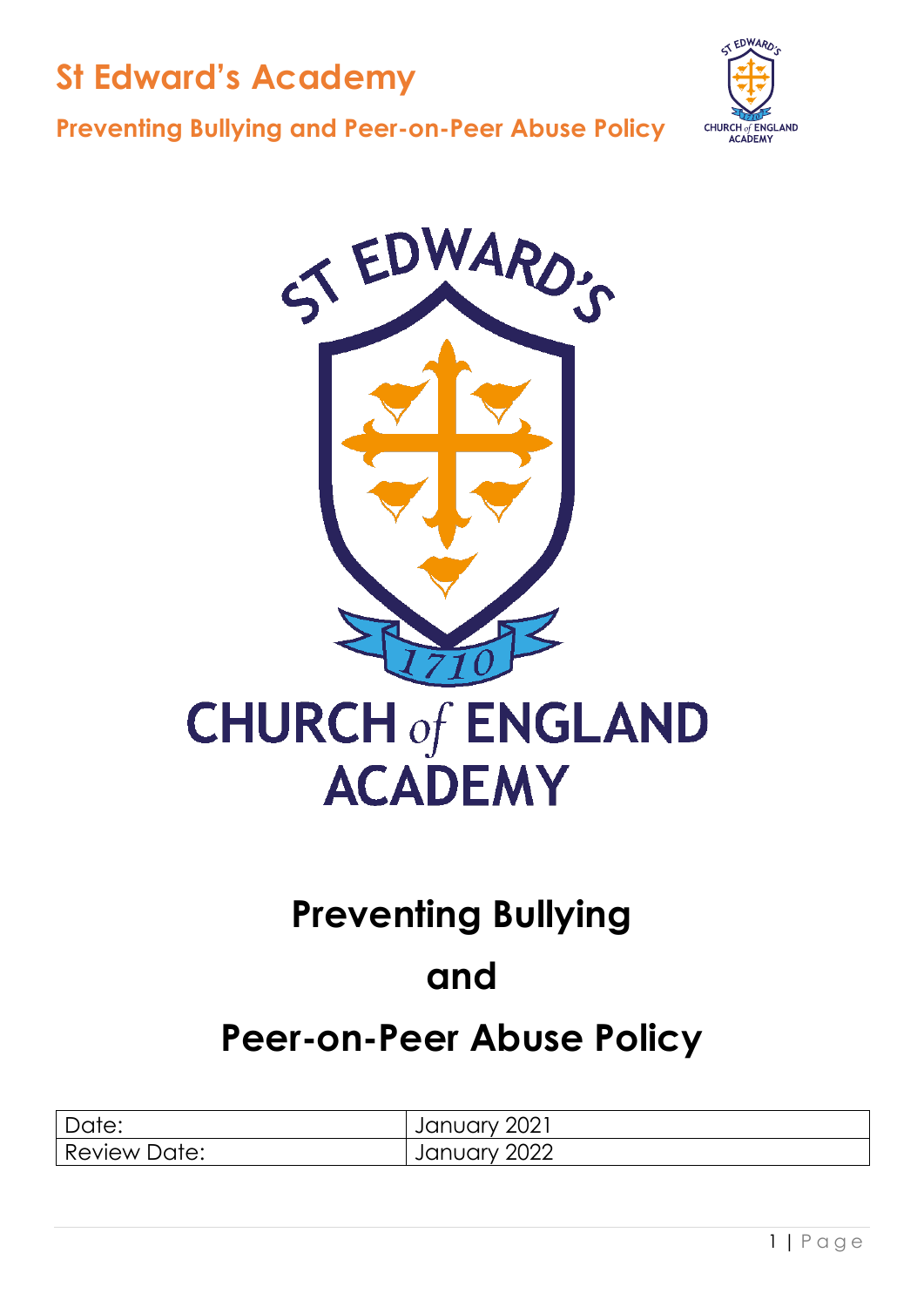

### **Preventing Bullying and Peer-on-Peer Abuse Policy**

#### **Vision:**

Our aim is that all students should live 'Life in all its fullness'. This is achieved through the realisation of our HOPE values (Humanity, Optimism, Perseverance, Excellence). We are committed to creating an environment that is safe and free from all types of bullying. Bullying is a form of anti-social behaviour that encompasses any sort of deliberate physical, emotional, social or verbal intimidation by an individual or a group. It causes anxiety and stress and has no place at St Edward's Church of England Academy. Bullying towards any member of the school community will not be tolerated. Examples of different types of bullying are included in the table below:

| <b>Type</b>      | <b>Aspects</b>                                                        |  |
|------------------|-----------------------------------------------------------------------|--|
| <b>Physical</b>  | An unprovoked assault on a person or group or their belongings        |  |
|                  | including pushing, kicking, hitting, pinching and extortion.          |  |
| <b>Emotional</b> | Reduction of a person's self-esteem or confidence through             |  |
|                  | threatening behaviour, mocking them, taunting or teasing them         |  |
|                  | about any feature of their lives which can be used to wound them.     |  |
| <b>Social</b>    | Ostracism or rejection by a peer group                                |  |
| Verbal           | Using language in a derogatory or offensive manner, such as name-     |  |
|                  | calling, sarcasm, spreading rumours, persistence teasing, ignoring or |  |
|                  | not communicating.                                                    |  |
| Sexual           | Sexual violence or sexual harassment. Sexting and initiating/hazing   |  |
|                  | types of violence and rituals.                                        |  |

If bullying does occur, all members of the school community should feel able to **tell**. We are a **telling school**; anyone who knows bullying is happening should feel safe enough to report it. We will make sure that when bullying is reported it is dealt with promptly, effectively and fairly.

This Preventing Bullying Policy is an integral part of the school's Behaviour Policy which is underpinned by our HOPE values and code of conduct.

#### **Our objectives:**

- All students, teaching and non-teaching staff, governors and parents/carers should have an understanding of what bullying is and its impact.
- To have robust procedures for reporting and dealing with bullying
- As a school we take bullying seriously. Pupils, staff and parents/carers should be assured that they will be supported when bullying is reported.

#### **What is Bullying?**

Bullying results in pain and distress to the victim and is defined as actions against others which meet all three of the following criteria:

- Multiple incidents over a short period of time
- **Deliberate**
- Emphasises an imbalance of power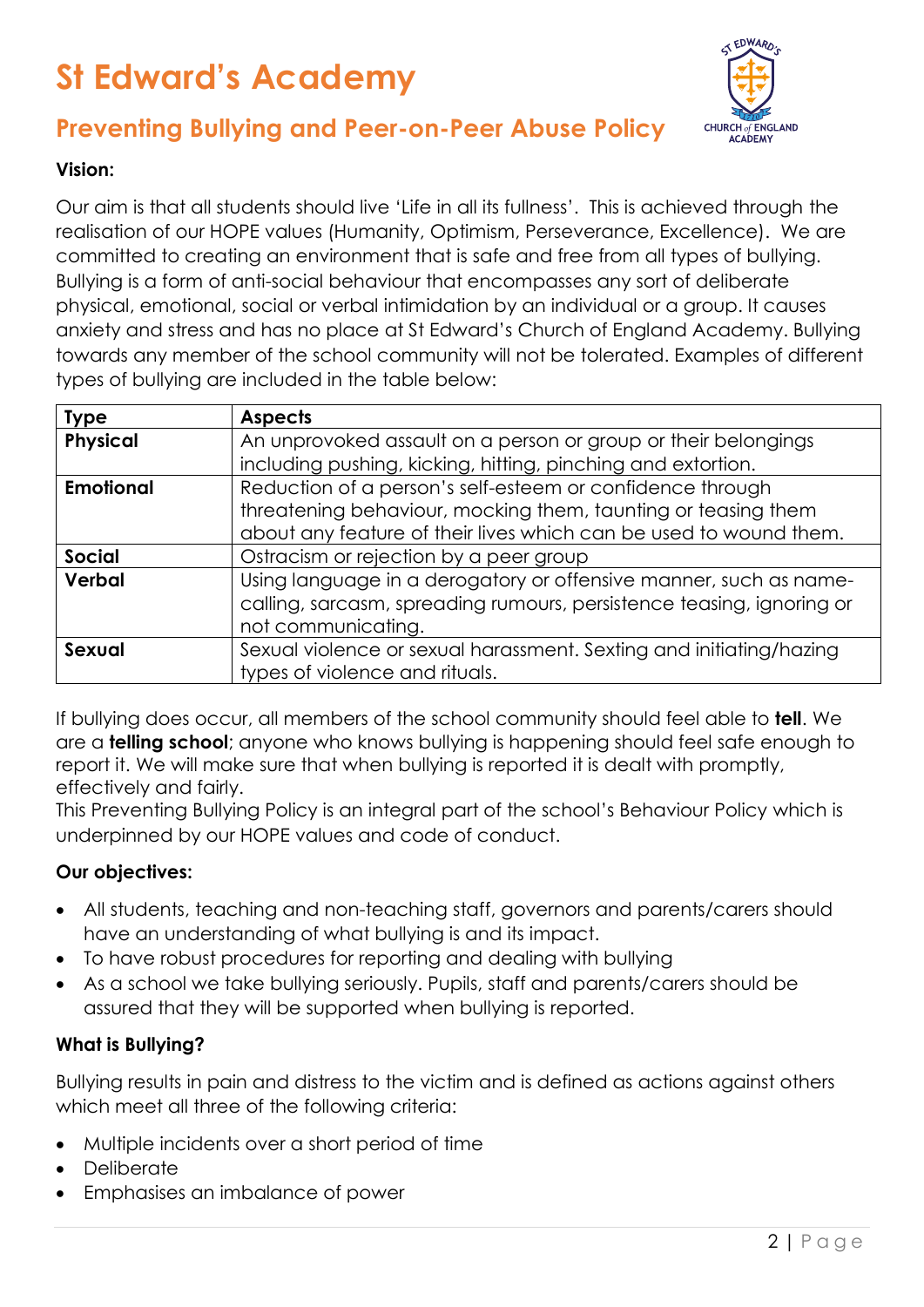

### **Preventing Bullying and Peer-on-Peer Abuse Policy**

#### **Specific forms of Bullying**

*Cyber-bullying* is the use of email, instant messaging, chat rooms, pagers, mobile phones or other forms of information and communication technology to deliberately harass, threaten or intimidate someone. Cyberbullying can happen at al times of the day, with a potentially bigger audience. The Education Act 2011 gives teachers the power to search for and, if necessary, delete inappropriate images (or files) on electronic devices, including mobile phones.

Racially motivated bullying includes mistreatment of people because of their race, ethnic group, nationality or language. Racist bullying is likely to hurt not only the victim but also other students from the same or similar group and their families. *Religiously* motivated bullying has a similar effect and is based on the mistreatment of individuals and groups linked to their belief system.

*Homophobic* bullying occurs when incidents are perceived to be homophobic by the victim or any other person. People do not necessarily have to be lesbian, gay, bisexual or transgender to experience such bullying.

*Sexual harassment* is characterised by abusive name-calling, looks and comments about appearance, attractiveness, emerging puberty, inappropriate or uninvited touching, sexual innuendos and propositions, pornographic material and graffiti with sexual content and, in its most extreme form, sexual assault or rape.

*Disabilities*. People can also be bullied on account of their disabilities, e.g. learning difficulties, physical disabilities or medical conditions.

#### **The effects of Bullying**

Bullying can have a damaging effect on young people, on their self-esteem and, ultimately, their school attendance and achievement; these effects can be long lasting. Victims of bullying often feel responsible for what has happened, adding to their feeling of helplessness and isolation.

Others associated with incidents of bullying such as the perpetrator, school staff and families can also suffer from short and long-term negative feelings and impacts such as frustration, anger and loss of self-esteem.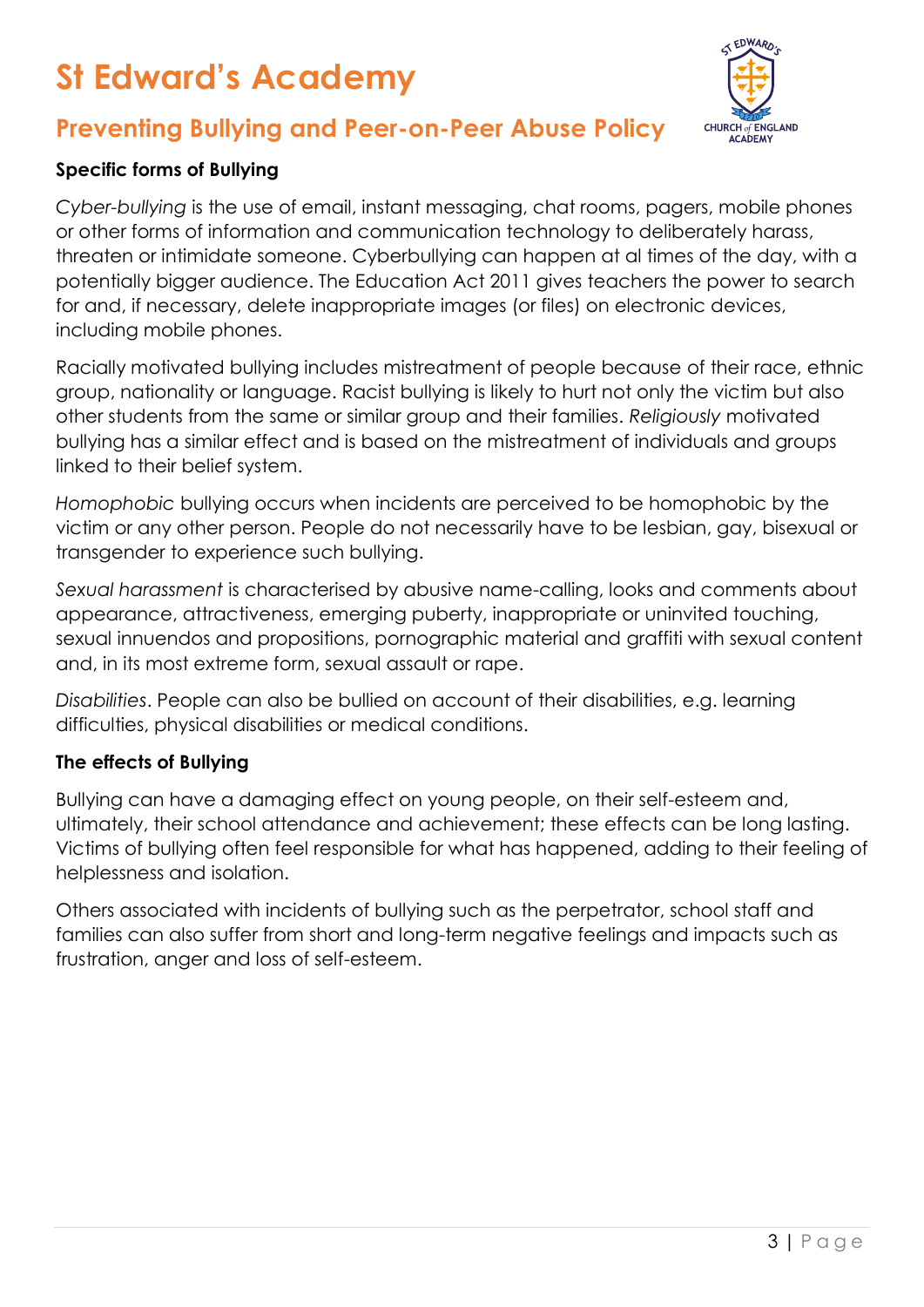



#### **Implementing this Policy**

#### **Roles and Responsibilities**

All members of the school community are responsible for reporting bulling incidents to the class teacher, tutor, Head of Learning, member of SLT or the Safeguarding team. The senior leaders with pastoral responsibility for Key Stage 3, 4 or 5 will have overall responsibility for implementing this Policy. They will raise awareness of the issues around bullying to the whole school community. This will be done through the PSHE programme, assemblies and one-off events. They will also ensure staff are provided with the necessary information and training to identify and respond to bulling.

It is the responsibility of every member of staff to challenge bullying behaviour inside and outside the classroom and to support students in reporting an incident,

Students will be encouraged to be active when they observe bullying by:

- Not allowing someone to be deliberately left out of a group
- Not smiling or laughing when someone is being bullied
- Telling a member of staff what is happening
- Encouraging the bullied student to join in with their activities or groups
- Telling the bullying student that they disapprove of his or her actions.

#### **Combating Bullying**

Students are actively encouraged to report any issues of bullying to a member of staff with whom they feel comfortable. The member of staff will act swiftly, and within the boundaries of safeguarding and child protection, in confidence. All incidents of bullying (including incidences that take place outside of school) should be reported to the senior leader with pastoral responsibility for the victim's Key Stage. This will be subsequently logged on CPOMS and followed up.

In the first instance, incidents will be recorded on the 'Bullying Incident Report', including the actions taken and later recorded on the school's information system, CPOMS.

In the event of a disclosure we would seek to:

- Establish a supportive and safe environment
- Praise the student for disclosing
- Appreciate the victim's need for a just resolution
- Inform parents, when appropriate
- Give feedback to victim
- Recognise the need for using agencies as appropriate
- Bring about a lasting change of behaviour in the bully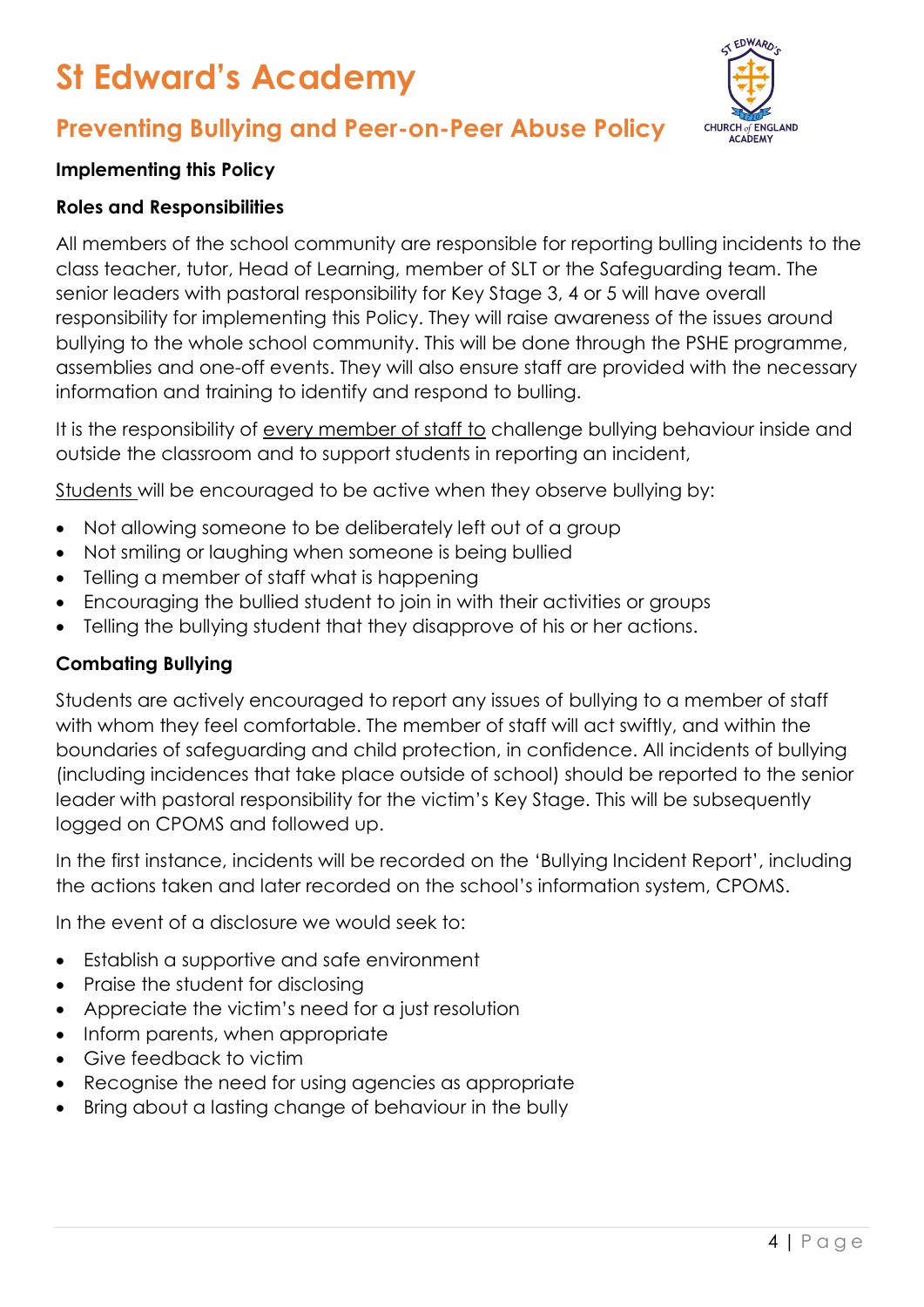

## **Preventing Bullying and Peer-on-Peer Abuse Policy**

#### **Specific procedures include:**

- Student discloses to member of staff or staff suspects bullying. This is recorded on the 'Bullying Incident Report'.
- In all cases of bullying, the incidents will be recorded by relevant Head of Learning on a 'Bullying Incident Report' which is shared with relevant members of SLT and the Safeguarding team.
- 'Accused' is interviewed by the Head of Learning or member of SLT overseeing the investigation.
- 'Victim', witnesses and any other students involved are interviewed.
- Discussion with the 'victim'
- If 'accused' is found to be responsible for the bullying, parents of both the victim and perpetrator will be informed.
- Where bullying occurs outside school, any other relevant schools or agencies will be informed and advice/support obtained.
- The perpetrator is appropriately sanctioned and parents/carers are called informed.
- An attempt will be made to support the bully/bullies to change their behaviour and actions/sanctions will be issued by the relevant Head of learning and members of SLT.
- Where necessary, support from specialist outside agencies will be requested.
- In cases of alleged sexual abuse, this will be reported to the police and / or Children's Social Care.

Particularly vulnerable groups with regards to sexual abuse may include:

- Girls
- SEND students
- Students who identify as LGBTQ+

#### **Sanctions and remedial actions:**

There are a range of sanctions and remedial actions available depending on the perceived seriousness of the situation:

- The bully/bullies will be asked to genuinely apologise. If possible, the two parties involved will be reconciled
- Withdrawal from favoured activities
- Exclusion from the school breaktimes
- Exclusion from certain areas of the school premises
- After the incident/incidents have been investigated and dealt with, each case will be monitored to ensure repeated bullying does not take place
- In the most serious cases, a fixed-term or permanent exclusion will be considered
- All information will be recorded on CPOMS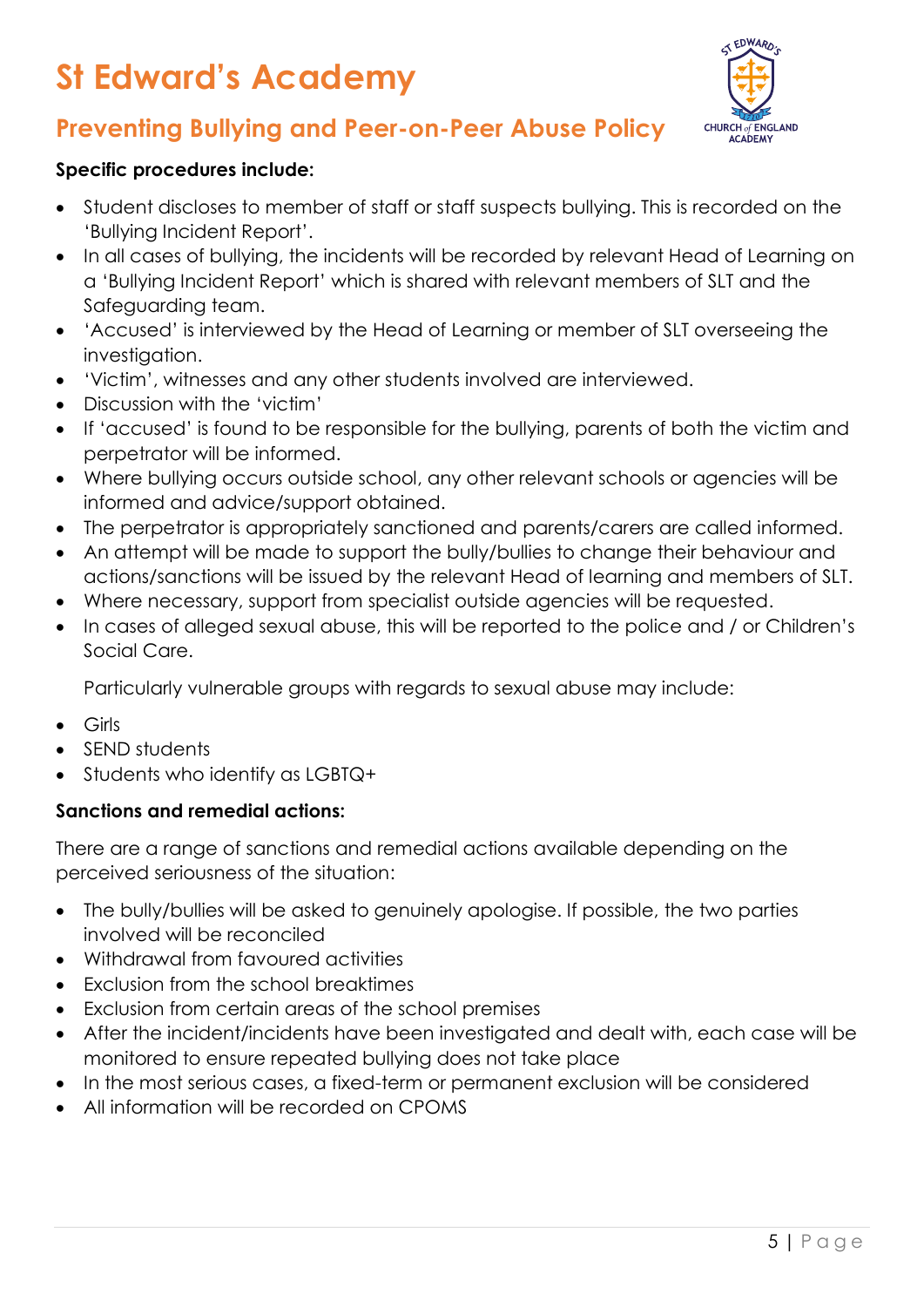

## **Preventing Bullying and Peer-on-Peer Abuse Policy**

#### **Preventing and Recognising Bullying**

We use the following methods for recognising and preventing bullying:

- Our HOPE code of conduct creates and supports an inclusive environment which promotes a culture of mutual respect, consideration and care for others, which will be upheld by all.
- We recognise that bullying can be perpetrated or experienced by any member of the community, including adults and children (peer-on-peer abuse).
- Positive Behaviour Policy with clarity of behaviour expectations, sanctions and rewards
- Students are aware of the channels they should go through to disclose incidents of bullying.
- PSHE curriculum and assemblies to draw attention to issues associated with bullying.
- Use of support plans (including PSPs) and reports to modify bullying behaviour by perpetrators.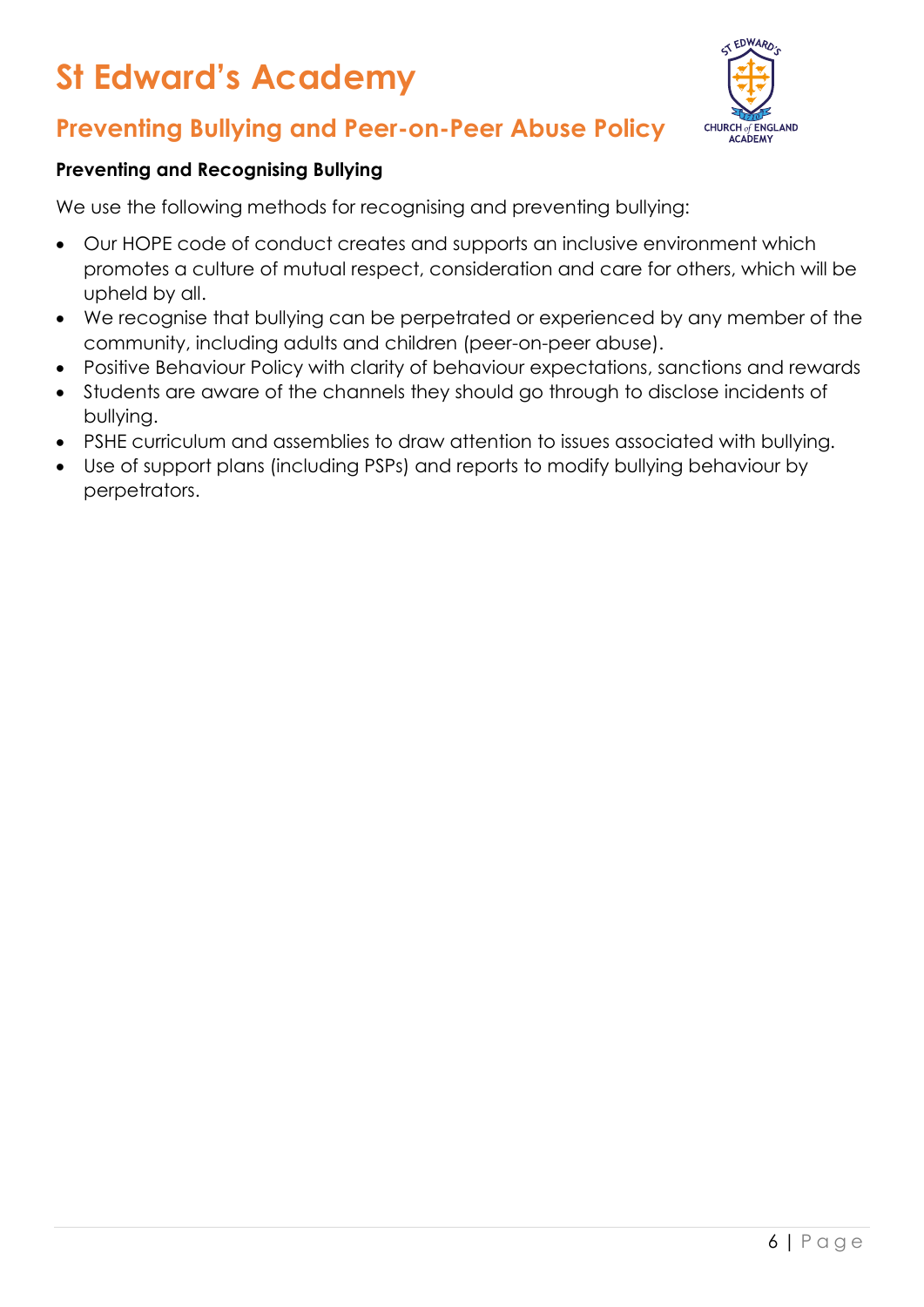## **Preventing Bullying and Peer-on-Peer Abuse Policy**

ST EDWARD : **CHURCH of ENGLAND**<br>**ACADEMY** 

#### **APPENDIX 1**

## **St Edward's Academy Bullying Incident Report**



| Incident details                                                                                                                                                                                                              |                                                          |                         |                     |                                                                       |                    |        |
|-------------------------------------------------------------------------------------------------------------------------------------------------------------------------------------------------------------------------------|----------------------------------------------------------|-------------------------|---------------------|-----------------------------------------------------------------------|--------------------|--------|
|                                                                                                                                                                                                                               | Date of incident                                         |                         | Time of<br>incident |                                                                       |                    |        |
| Location / event                                                                                                                                                                                                              |                                                          |                         |                     |                                                                       |                    |        |
| Where did the<br>incident occur?                                                                                                                                                                                              |                                                          | Sports playing<br>area  |                     | Changing<br>rooms                                                     | п                  | Toilet |
|                                                                                                                                                                                                                               |                                                          | $\Box$ Other (specify): |                     |                                                                       |                    |        |
|                                                                                                                                                                                                                               | Nature / type of incident                                |                         |                     |                                                                       |                    |        |
| □                                                                                                                                                                                                                             | Extortion                                                | □<br>Written            |                     |                                                                       |                    |        |
| □                                                                                                                                                                                                                             | Isolation - being ignored or left out                    |                         | □ .                 | Possessions – kit taken or damaged                                    |                    |        |
| □                                                                                                                                                                                                                             | Physical – being hit or hurt                             |                         | □                   | Forced into actions against will /<br>hazing                          |                    |        |
| □                                                                                                                                                                                                                             | Verbal - name-calling, taunting,<br>mocking, threatening |                         | □                   | Cyber - online, social media, email,<br>text, posting photos / videos |                    |        |
| □                                                                                                                                                                                                                             | Spreading rumours                                        |                         | □                   | Other (specify):                                                      |                    |        |
| └ General appearance /<br>Are there<br>indications that<br>demeanour<br>the incident was<br>L.<br>Disability / SEN<br>motivated by<br>└ Gender / sexism<br>any of these?<br>Tick all that apply<br>$\mathsf{\Gamma}$ Religion |                                                          |                         |                     | Race / ethnic origin                                                  |                    |        |
|                                                                                                                                                                                                                               |                                                          |                         |                     |                                                                       | Sexual orientation |        |
|                                                                                                                                                                                                                               |                                                          |                         |                     |                                                                       | Home circumstances |        |
|                                                                                                                                                                                                                               |                                                          |                         |                     | ப                                                                     | Sports ability     |        |

| Individuals involved                                                          |                                                                     |        |     |       |
|-------------------------------------------------------------------------------|---------------------------------------------------------------------|--------|-----|-------|
|                                                                               | Name                                                                | Gender | Age | Role* |
|                                                                               |                                                                     |        |     |       |
| $\overline{2}$                                                                |                                                                     |        |     |       |
| 3                                                                             |                                                                     |        |     |       |
| 4                                                                             |                                                                     |        |     |       |
| 5                                                                             |                                                                     |        |     |       |
| * Gender: F - Female / M - Male / NB - Non-binary / Another - please write in |                                                                     |        |     |       |
|                                                                               | * Role: V - Victim / R - Ringleader / A - Associate / B - Bystander |        |     |       |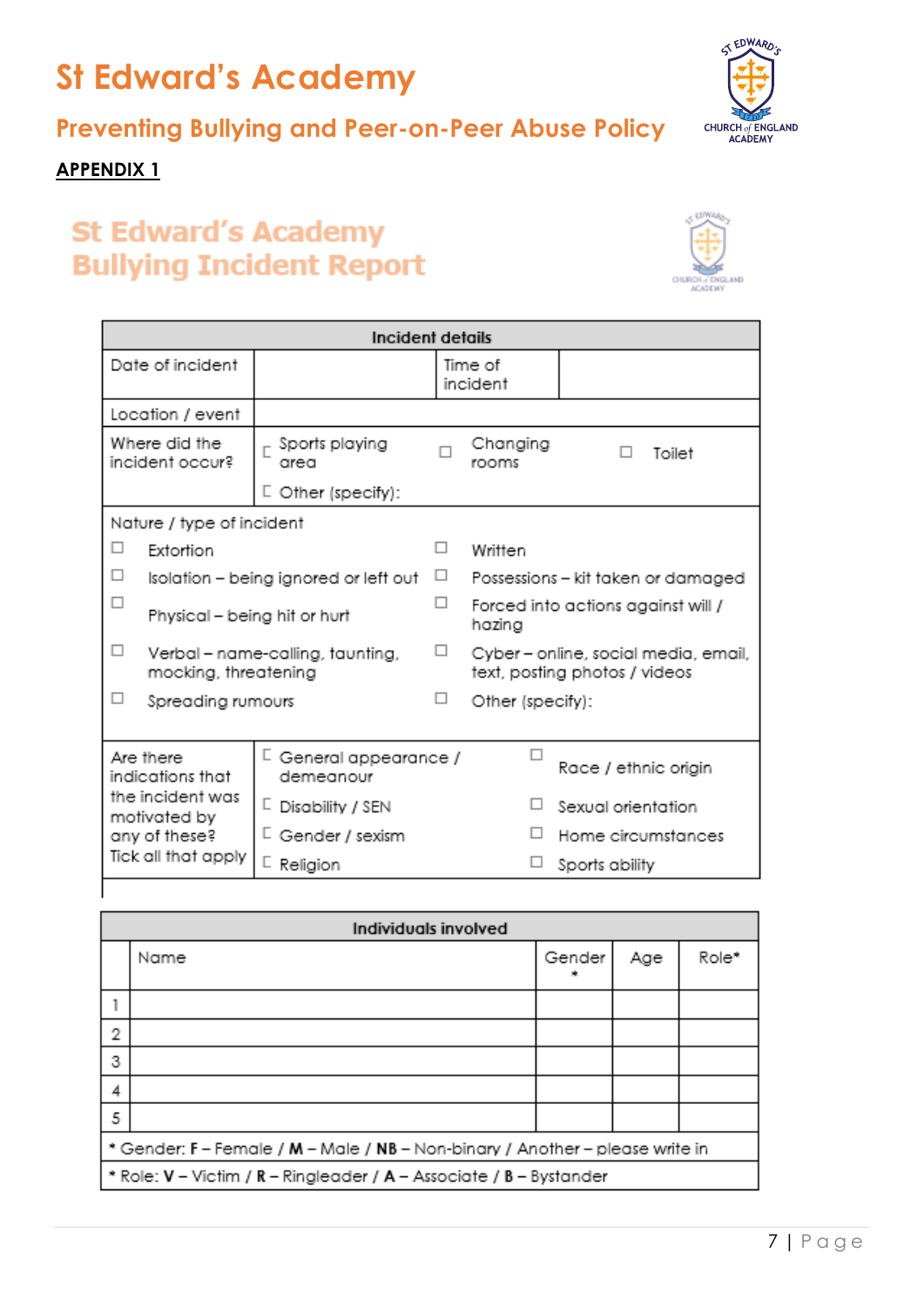

### **Preventing Bullying and Peer-on-Peer Abuse Policy**



## **St Edward's Academy Bullying Incident Report**



| Brief summary of incident(s) |  |  |
|------------------------------|--|--|
|                              |  |  |
|                              |  |  |
|                              |  |  |
|                              |  |  |
|                              |  |  |
|                              |  |  |
|                              |  |  |
|                              |  |  |
|                              |  |  |
|                              |  |  |
|                              |  |  |

#### **Action taken**

Include any sanctions, exclusions, parent/carer involvement, or involvement with external agencies.

Overall (include details if incident was referred on)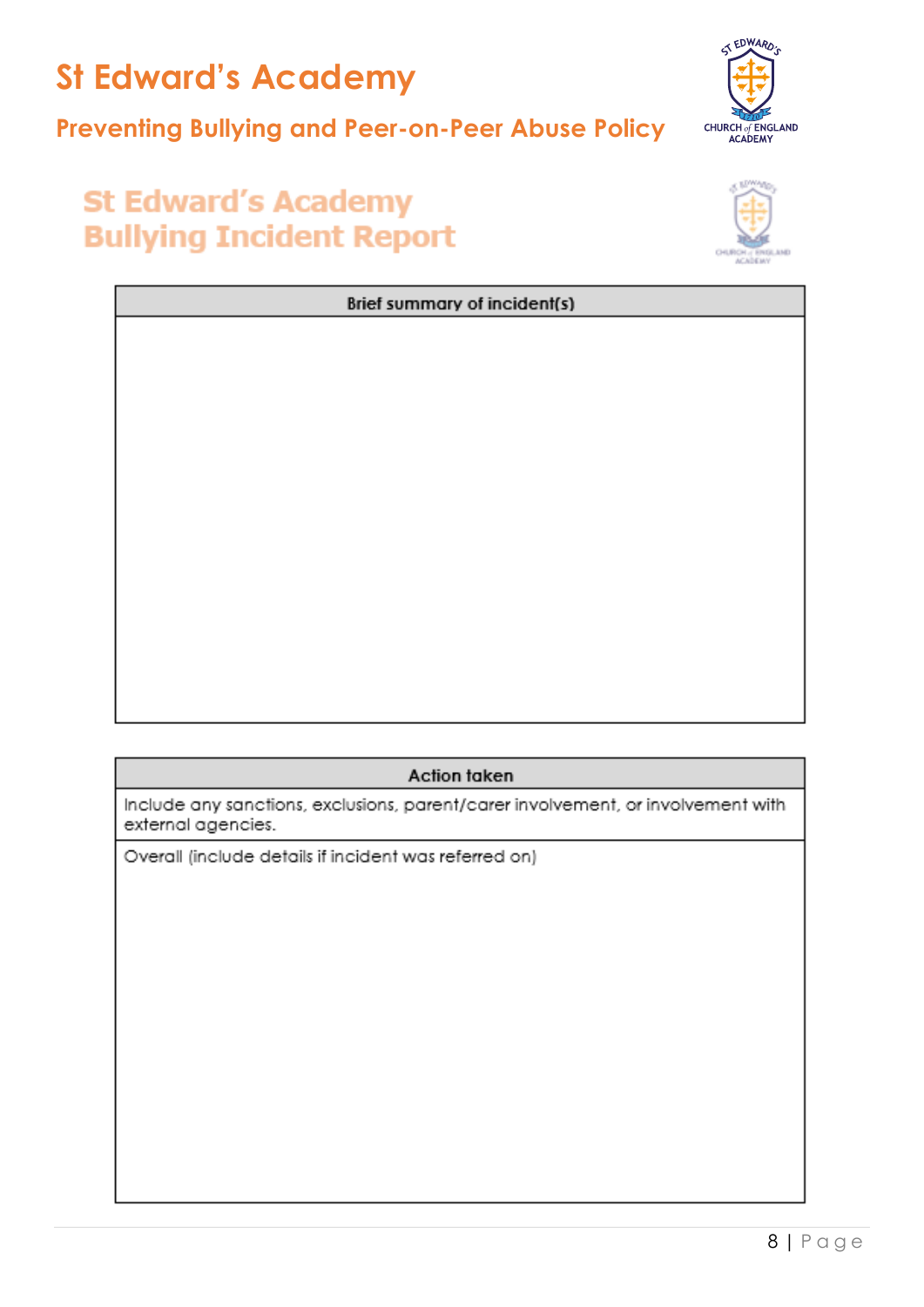## **Preventing Bullying and Peer-on-Peer Abuse Policy**



## **St Edward's Academy Bullying Incident Report**



With each individual involved (noted on page 1)

| Declaration                |  |  |
|----------------------------|--|--|
| Form completed by          |  |  |
| Signature                  |  |  |
| Date                       |  |  |
| Date for planned follow up |  |  |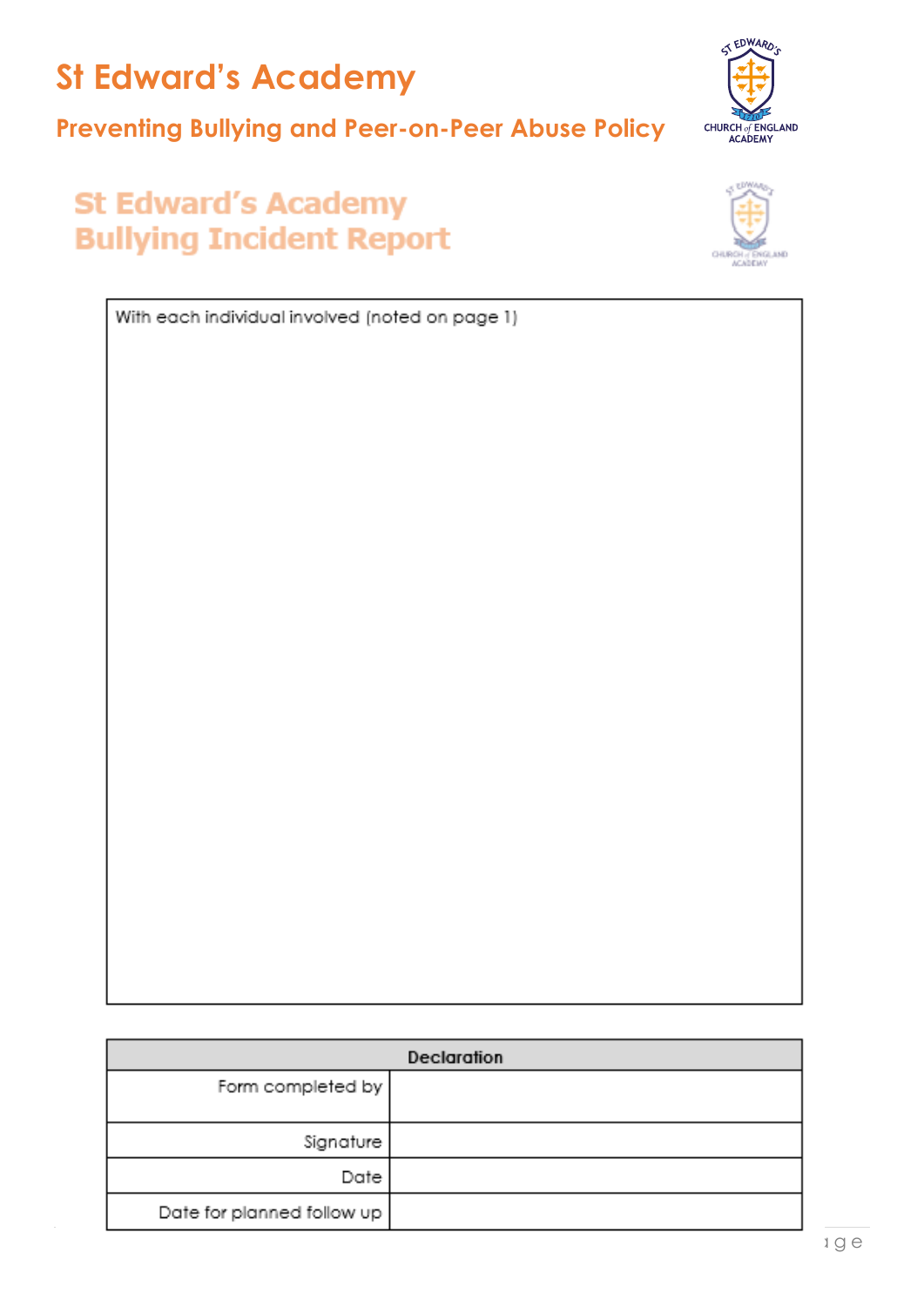

## **Preventing Bullying and Peer-on-Peer Abuse Policy**

#### **APPENDIX 1**

#### **Guidance for teachers and parents on recognising signs of Bullying**

Children may show one or more of the following behaviours:

- Be frightened of walking to or from school
- Be unwilling to go to school and develop unidentifiable illnesses, e.g. stomach ache
- Change their route to school deliberately, avoiding certain places and times
- Begin doing poorly in their school work and drop out of activities and clubs
- Go home regularly with clothes or books damaged or destroyed
- Become withdrawn
- Become distressed or stop eating
- Have unexplained bruises, scratches and cuts
- Have their possessions go 'missing'
- Ask for money or begin stealing money
- Refuse to say what is wrong
- Body language becomes more closed
- Become more reclusive
- Give improbable excuses to explain any of the above
- Talk about killing themselves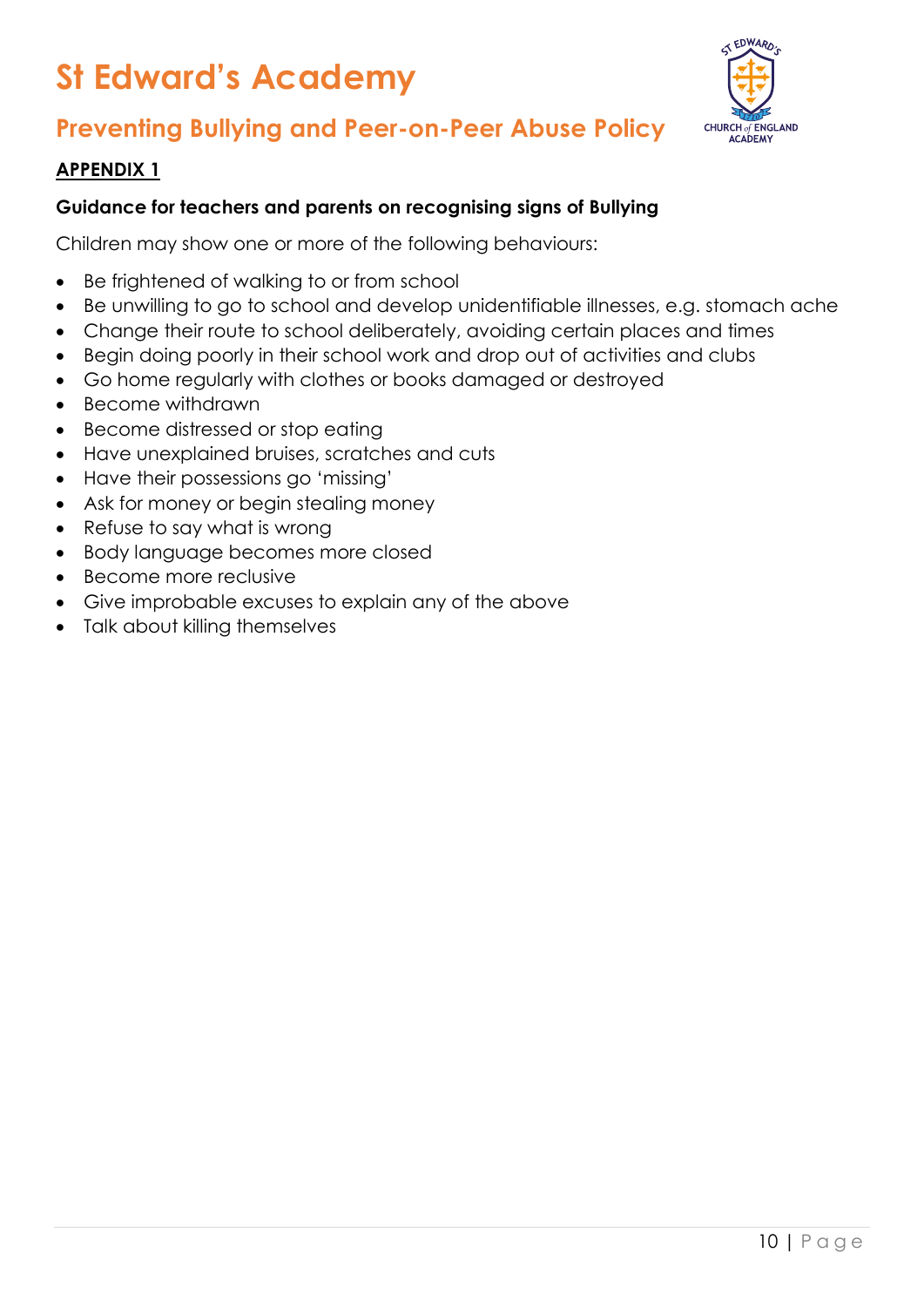

### **Preventing Bullying and Peer-on-Peer Abuse Policy**

#### **APPENDIX 3**

#### **Guidance on recognising if a child has been Bullying others**

It may be very difficult to tell, particularly if a child denies it or is part of a group denying involvement in bullying, but some of the following may be indicators:

- They may have access to more money than usual
- There might be changes in their views. They may openly express negative comments and feelings about individual people or groups, e.g. making racist or homophobic insults.
- There might be changes in behaviour, e.g. becoming more verbally aggressive or displaying unusual mood changes
- They may have new or different belongings that they did not buy and they may offer unlikely reasons for having new things
- Students may change their behaviour around the bully, e.g. they may be overgenerous
- They may become more secretive, particularly involving communication technology.